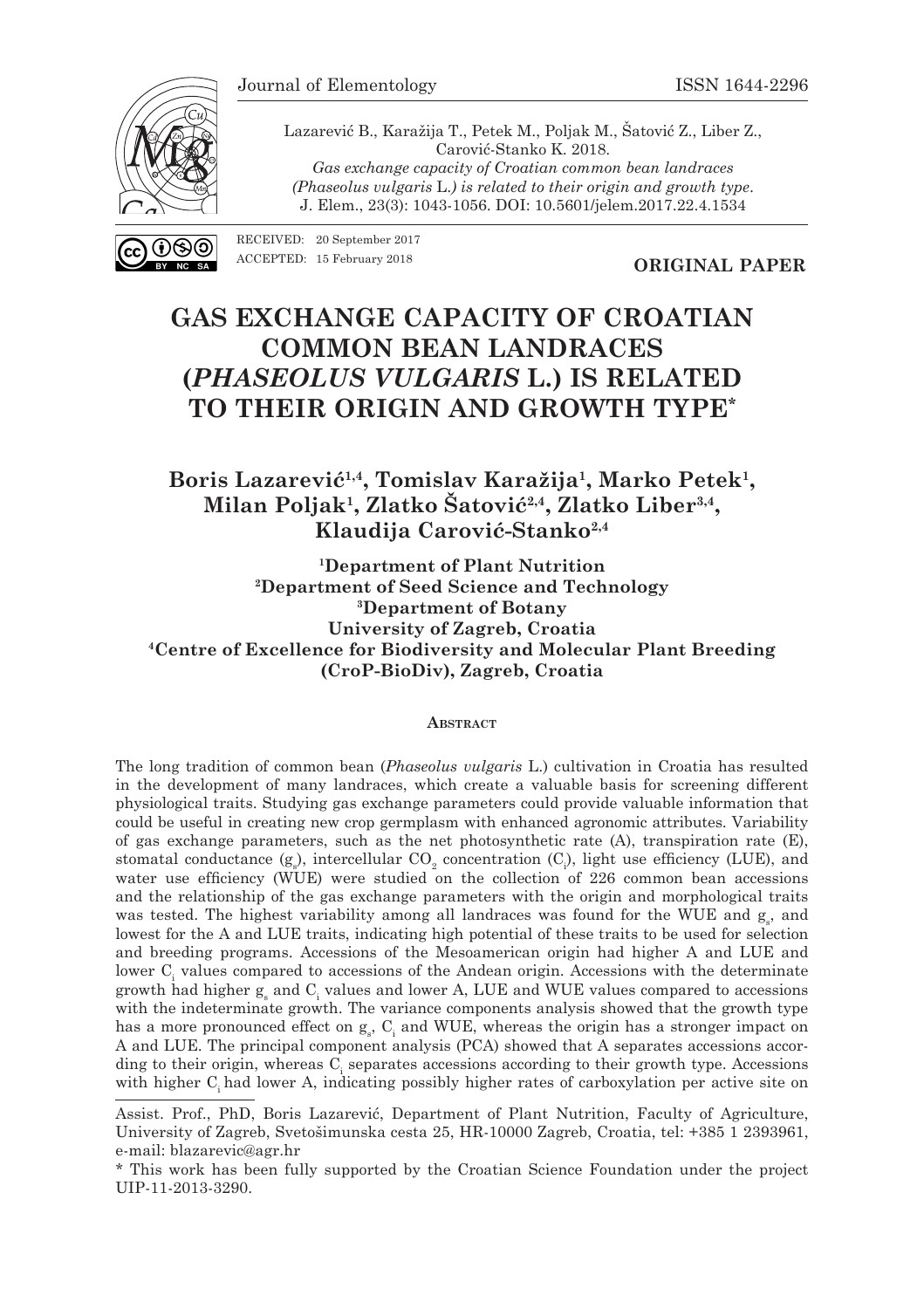the enzyme and/or higher regeneration capacity of Ribulose-1,5-bisphosphate (RuPB) in the Calvin cycle in accession with high A.

**Keywords**: common bean, landraces, origin, determinante growth, indeterminate growth, gas exchange capacity.

### **INTRODUCTION**

The global population growth, especially in developing countries, requires an increase in crop productivity to meet current demands. Common bean (*Phaseolus vulgaris* L.) is one of the most important grain legumes for direct human consumption (BROUGHTON et al. 2003), and it is grown and consumed principally in developing countries. According to FAOSTAT (2017), in 2014 dry common bean was cultivated on more than 30 million ha. The highest producer were Myanmar and India with more than 40 million tonnes, then Brazil with more than 30 million tonnes and USA, Mexico, Tanzania and China with more than 10 million tonnes.

In Croatia, common bean is a traditional crop, although neglected nowadays, and the production is based on landraces. In 2015, production of dry common bean equalled 1 156 t, harvested from 1 475 ha (Statistical Yearbook of the Republic of Croatia, 2016). Common bean was domesticated in Mesoamerica and the Andes (GEPTS 1998). Following the discovery of the Americas, the plant achieved widespread popularity in Europe (Piergiovanni, Lioi 2010). Over centuries, European farmers have selected numerous landraces for different morpho-productive traits (Rodiño et al. 2009). Similarly, the old tradition of common bean cultivation in Croatia has resulted in the development of many landraces adapted to restricted areas. Therefore, landraces present an interesting, genetically diverse material for screening physiological traits.

Almost all dry matter of crop plants is produced by  $\mathrm{CO}_2$  assimilation in the process of photosynthesis (McCree 1986). The lack of correlation between crop yield and leaf photosynthesis rates, along with some evidence that yield is sink-, rather than source-limited have led to the conclusion that crop yields cannot be improved by increasing leaf photosynthetic rates (Borrás et al. 2004).

However, yielding potential of agricultural crop is determined by available light energy and by genetically determined properties such as the efficiency of light capture, efficiency of the conversion of intercepted light into biomass, and the proportion of biomass partitioned into grain. In addition, as was pointed out by Long et al. (2006), the efficiency of the conversion of intercepted light into biomass seems to represent a major factor of the possible increase in crop yield potential. Thus, the study of gas exchange parameters provides valuable information on the state of dry matter production in a crop plant which gives clear insight into plant performance.

Recent studies on common bean have shown that increased photosyn-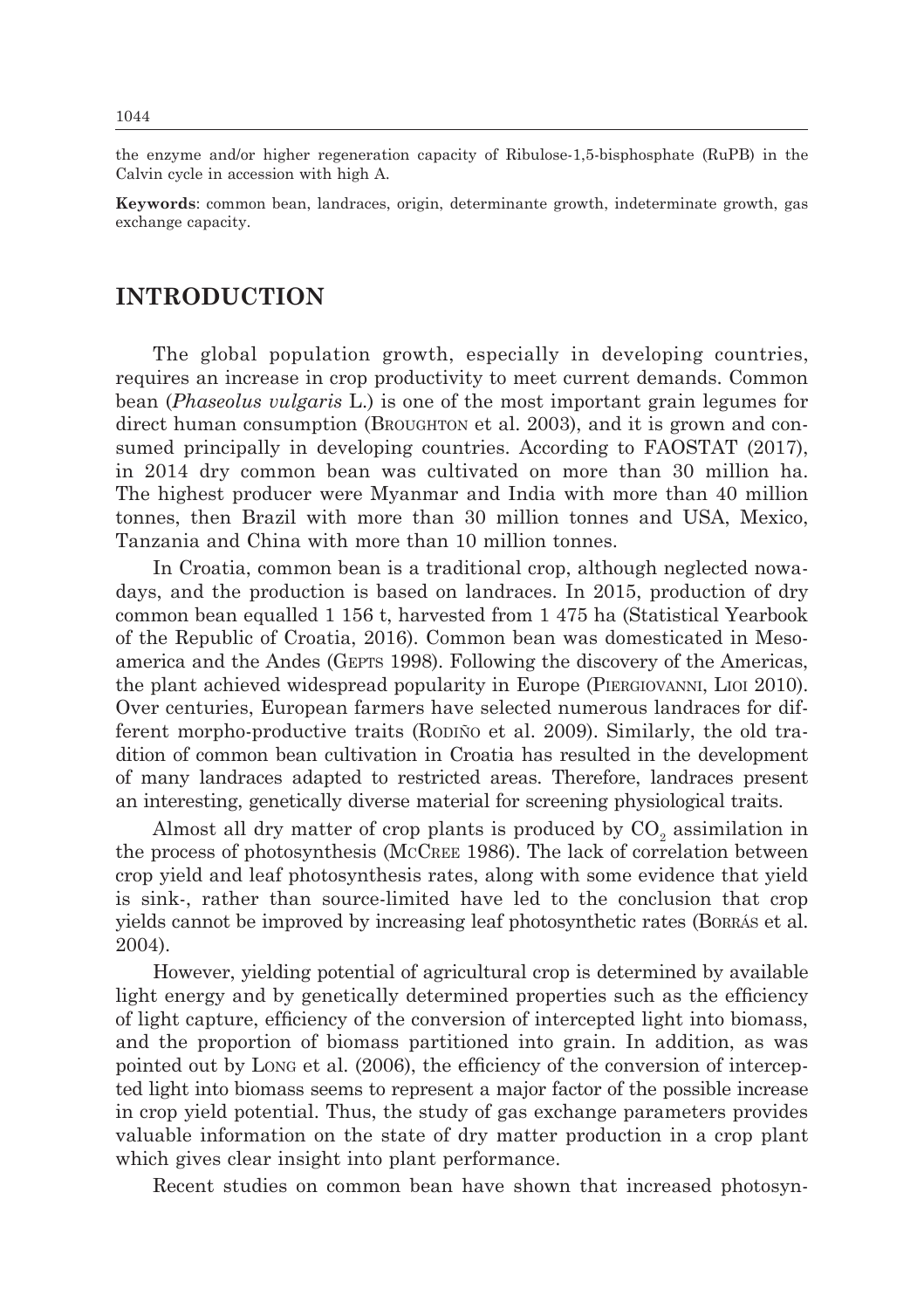thetic rate and stomatal conductance could lead to the increased yields and enhanced drought tolerance (Ribeiro et al. 2004, Wentworth et al. 2006). However, photosynthetic machinery represents a huge investment of resources and the extent of this investment responds to the economy of the whole plant, thus many of the plant's morphological and physiological traits can influence its photosynthetic capacity (Paul, Foyer 2001).

The aim of this study was to evaluate the genetic variability in gas exchange parameters, such as the net photosynthetic rate (A), transpiration rate (E), stomatal conductance (g<sub>s</sub>), intercellular CO<sub>2</sub> concentration (C<sub>i</sub>), light use efficiency (LUE), and water use efficiency (WUE), among Croatian common bean accessions, and to test possible relationships between gas exchange parameters, growth type and origin.

### **MATERIAL AND METHODS**

#### **Plant material**

In total, 226 accessions belonging to seven most widespread Croatian common bean landraces (Biser, Tetovac, Kukuruzar, Visoki Trešnjevac, Niski Trešnjevac, Zelenčec, Puter) were included in the analysis. Seed samples were obtained from the producers from all over Croatia. The list of accessions with their passport data is available in Supplementary Table S1. Research was carried out in 2014, at the experiment field of the Department of Seed Science and Technology, Faculty of Agriculture, University of Zagreb, Croatia. The accessions were grown in non-replicated field plots. Seeds were planted on 6 May 2014, at 70 cm inter-row distance, and 10 cm and 25 cm distance in rows for determinate and indeterminate growth, respectively. Each plot was 2 m long. During the plant growing season, mechanical weed control was performed.

The climatic conditions during the growth season are presented in Figure 1. The soil at the experimental site is classified as Cambisol according to IUSS Working Group WRB (2014), and the soil's characteristics are shown in Table 1.

#### **Phaseolin type determination**

Total genomic DNA extraction and phaseolin type determination were performed using standard methods as described in Carović-Stanko et al. (2017).

#### **Gas exchange parameters measurements**

Leaf gas exchange parameters, such as net photosynthetic rate (A), transpiration rate (E), stomatal conductance (g<sub>s</sub>), and intercellular  $\mathrm{CO}_2$  concentration  $(C_i)$ , were measured with a LCpro portable photosynthesis system (ADC, Bio Scientific Ltd., UK) equipped with a  $6.25 \text{ cm}^2$  clamp-on leaf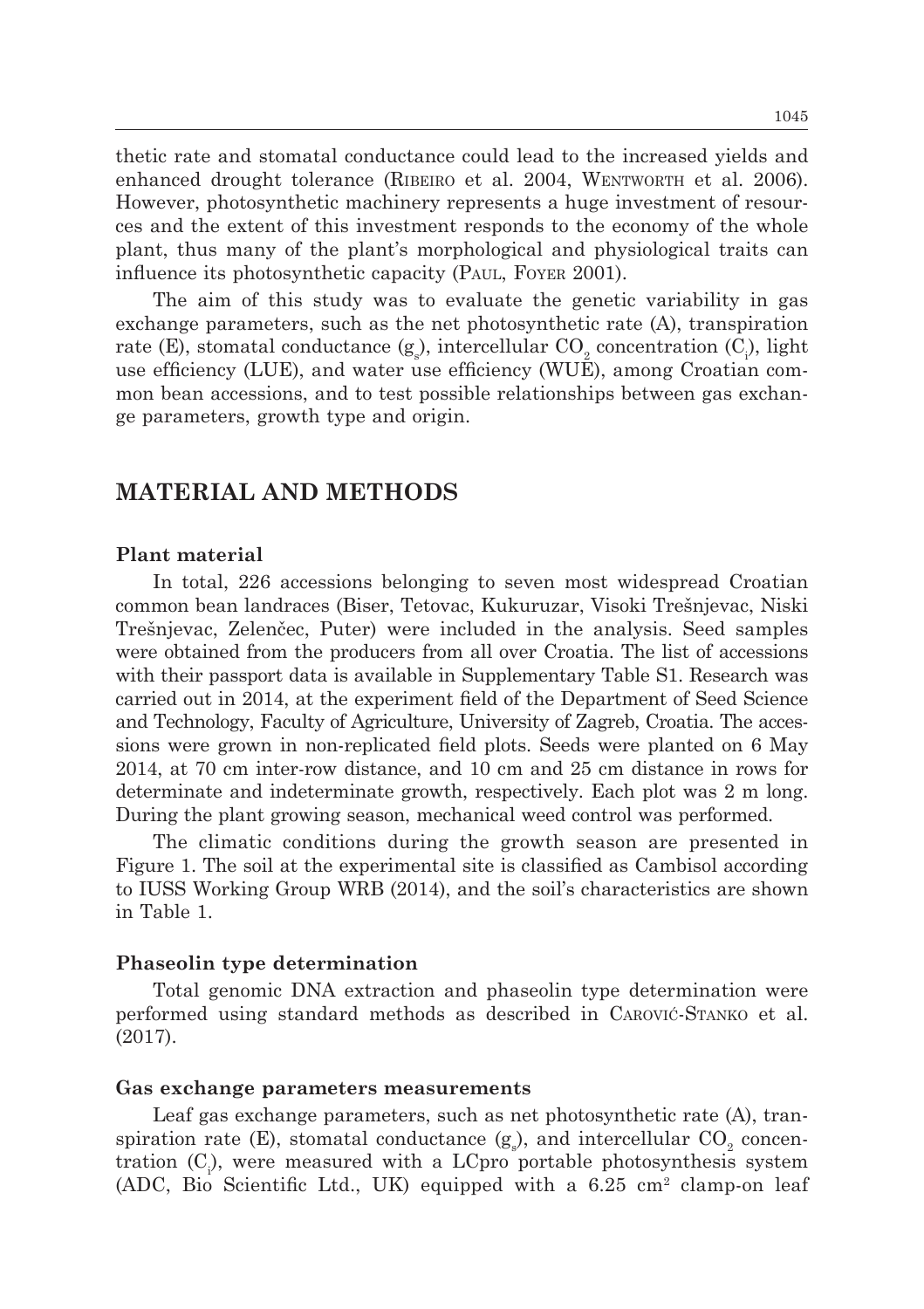

Fig. 1. Sum of precipitation (PP) and minimum (Tmin), maximum (Tmax) and mean (Tmean) air temperature conditions during the experiment

Table 1

Physical and chemical properties of the soil used in the study (Zagreb, Croatia) – AOAC 2015

| San <sup>d</sup> a | $Silt^a$          | $Clay^a$ | $pH^b$         |      | c<br>◡<br>org | $\mathrm{N}^d$   | $\mathbf{p}$ e | $K^e$ |  |
|--------------------|-------------------|----------|----------------|------|---------------|------------------|----------------|-------|--|
|                    | $\left(\%\right)$ |          | H <sub>0</sub> | KCl  |               | $(g \; kg^{-1})$ | $(mg kg-1)$    |       |  |
| 17.2               | 67.4              | 15.4     | 6.31           | 5.09 | 8.9           | 0.9              | 51.1           | 134.5 |  |

Basic soil characteristics were determined by standard methods: *<sup>a</sup>* Soil particle size distribution was determined by pipette-method with sieving and sedimentation; <sup>*b*</sup> pH potentiometrically; <sup>*c*</sup> Organic carbon content (C<sub>org</sub>) determination after dry combustion; <sup>*d*</sup> Total nitrogen by a modified Kjeldahl method; *<sup>e</sup>* Phosphorus and potassium by ammonium lactate method

cuvette. Measurements were performed on the main leaflet of the topmost, fully expanded trifoliate leaf, on three plants per accession. Average values per plant were calculated from three recorded measurements per leaf. Measurements were performed at the bloom stage, given that the genotypes differed in their vegetation; 20 measurements were carried out during a period of 30 days (from 23 June to 23 July 2014).

Measurements were carried out on cloudless days, between 9:15 and 11:30 h a.m., at 1200  $\mu$ mol m<sup>-2</sup> s<sup>-1</sup> photosynthetically active radiation (PAR) and at  $380 \pm 5$  µmol mol<sup>-1</sup> CO<sub>2</sub> concentration. During measurements, leaf temperature and leaf-to-air vapour pressure difference  $(VPD_{\text{leaf-to-air}})$  were continuously monitored. All measurements were obtained at 21-25°C and 1.0-1.8 kPa  $VPD$ <sub>leaf-to-air</sub>.

Water use efficiency was calculated as  $WUE = net photosynthetic$ rate (A) / transpiration rate (E), and light use efficiency was calculated as  $LUE = net photosynthetic rate (A) / photosynthetic cally active radiation$ (PAR).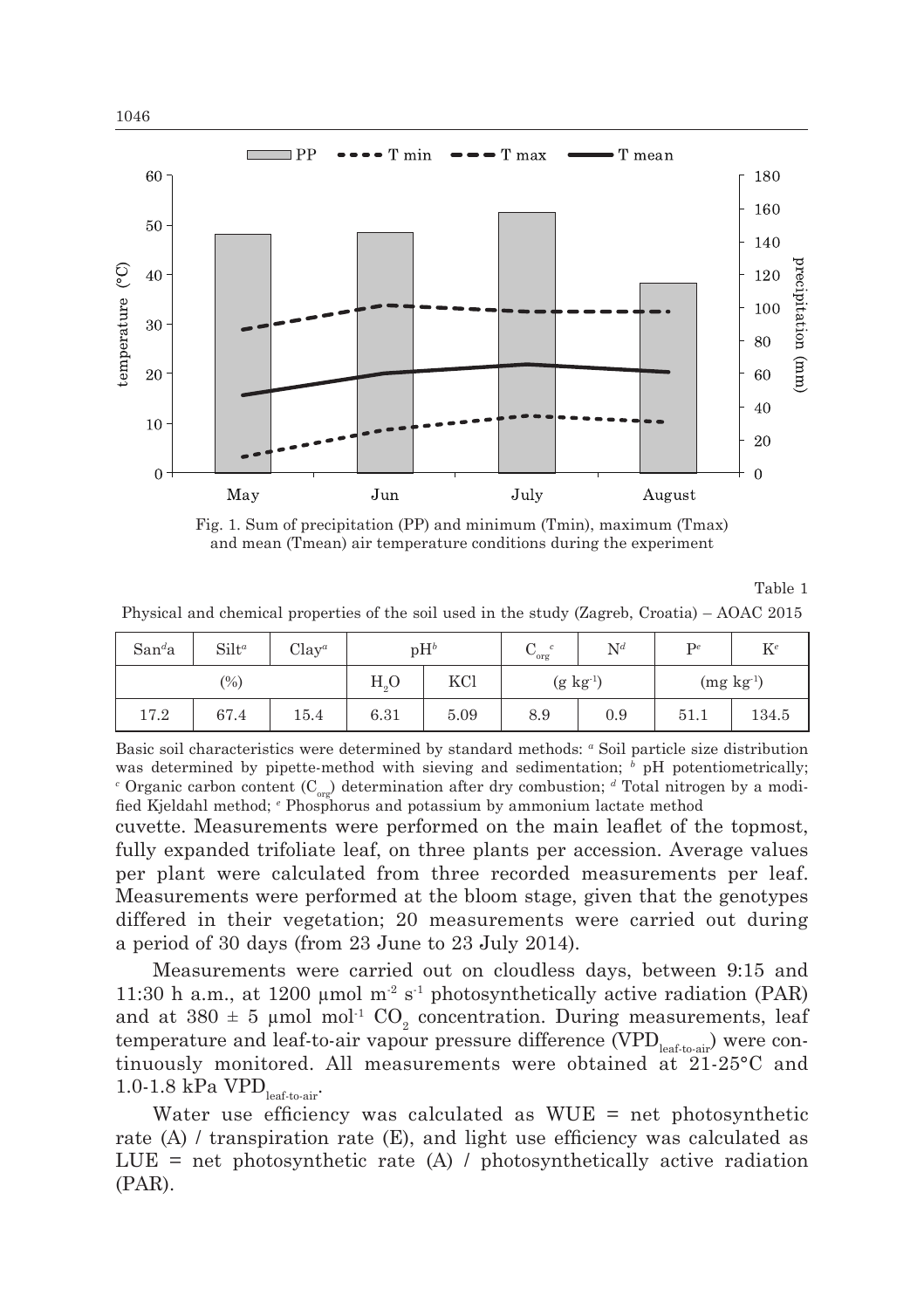#### **Data analysis**

PROC MIXED in SAS (SAS Institute Inc., 2011) was used for the analysis of each trait. In the preliminary analyses, landraces (morphotypes) were treated as fixed effects and accessions, nested in landraces, as random to test for significant differences among landraces. *Post-hoc* comparisons of the landrace means were carried out using the Tukey's Studentized Range test at  $P < 0.05$ .

In the subsequent analyses, the models included origin, growth and their interaction as fixed effects. The landraces were nested in origin and growth while the accessions were nested in landraces, origin and growth. Both landraces and accessions were treated as random effects. Random effects were removed from the model if not significant, one at a time, noting the goodness of fit across models using the value of the Akaike Information Criteria (AIC) statistics. The model with the lowest AIC value was considered the best model and was then used to test the significance of the fixed effects.

Variance components were estimated for each trait using the Restricted Maximum Likelihood method (REML) as implemented in PROC VARCOMP.

Principal component analysis (PCA) based on four gas exchange parameters  $(C_i, E, g_s, A$ , whereas LUE and WUE, as derived variables were excluded from the analysis) was performed using PROC PRINCOMP in SAS. The biplot was constructed by two principal components showing accessions and traits (as vectors).

### **RESULTS**

The number of accessions per landrace ranged from 10 (Puter) to 78 (Niski Trešnjevac). The phaseolin type analysis of 226 accessions revealed that 75 accessions (33%) were of phaseolin type I (Mesoamerican; S), 29 (13%) of II (Andean; H or C) and 122 (54%) of type III (Andean; T). The accessions of the Mesoamerican origin belonged to landraces Biser, Tetovac or Kukuruzar, while those of the Andean origin belonged to Visoki Trešnjevac, Niski Trešnjevac, Zelenčec or Puter (Table 2). All the accessions belonging to landraces Biser, Niski Trešnjevac, Zelenčec and Puter were of determinate growth (93 accessions; 41%), while those belonging to landraces Tetovac, Kukuruzar and Visoki Trešnjevac were of indeterminate growth (133 accessions; 59%).

Preliminary data analysis was performed to test differences among the landraces and accessions for different gas exchange parameters. Mean values and CVs for gas exchange parameters of each landrace are shown in Table 3. The distribution of the gas exchange parameters for each landrace is shown in Figure 2, together with the results of *post-hoc* comparisons of landrace means. Accessions differed significantly  $(P < 0.001)$  in all the gas exchange parameters (Table 3). Highly significant differences (*P* < 0.001) were found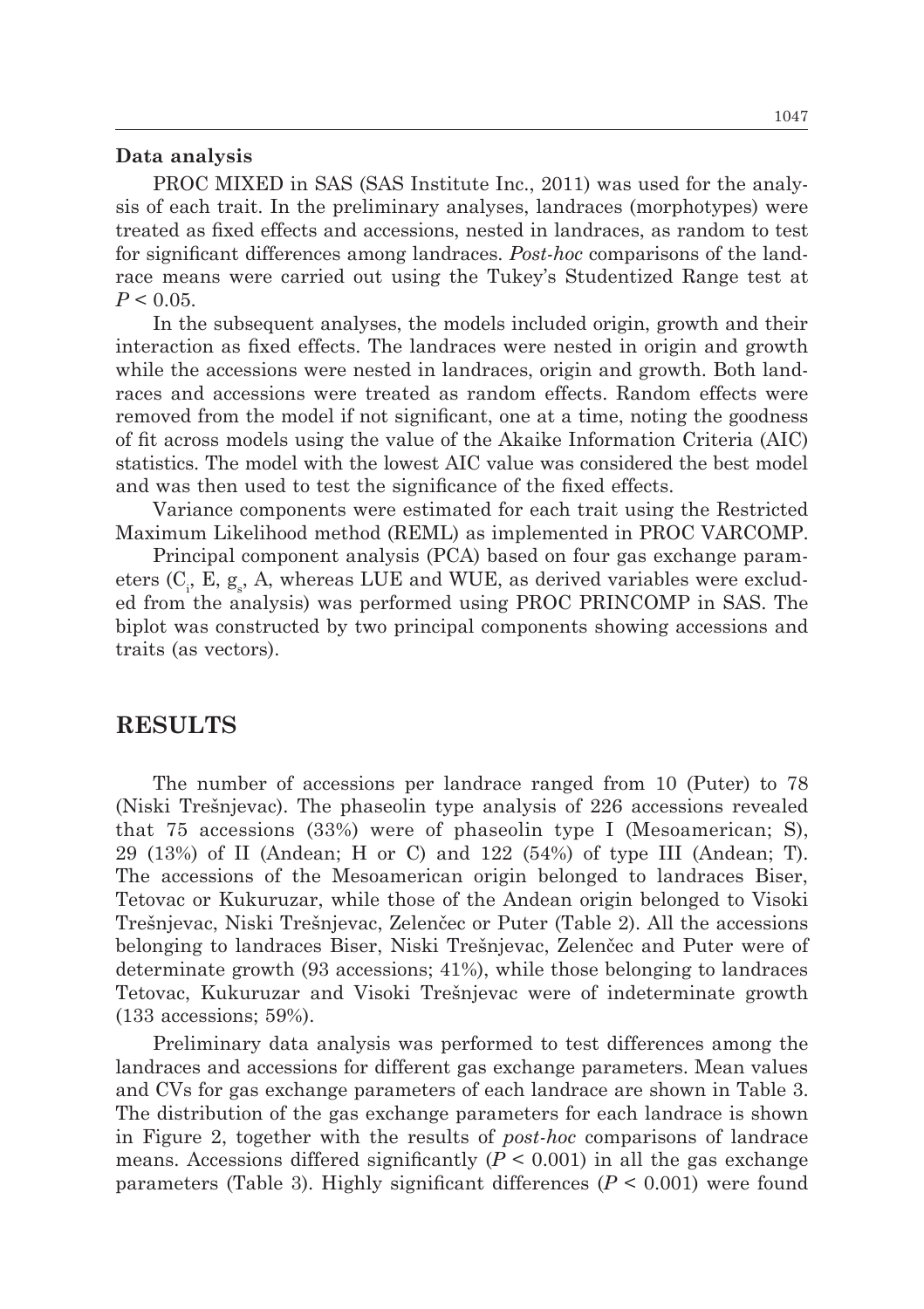Table 2

| No.            | Landrace          | Growth type <sup><math>a</math></sup> | $O$ rigin <sup>b</sup> | Number<br>of accessions |
|----------------|-------------------|---------------------------------------|------------------------|-------------------------|
| L1             | Biser             | D                                     | MA                     | 11                      |
| L2             | Tetovac           |                                       | MA                     | 25                      |
| L3             | Kukuruzar         |                                       | МA                     | 39                      |
| L <sub>4</sub> | Visoki Trešnjevac |                                       | AN                     | 29                      |
| L5             | Niski Trešnjevac  | D                                     | AN                     | 78                      |
| L <sub>6</sub> | Zelenčec          | D                                     | AN                     | 34                      |
| L7             | Puter             | D                                     | AN                     | 10                      |

Landrace, growth type and origin of 226 Croatian common bean accessions

*<sup>a</sup>* Growth: D – determinate; I – indeterminate

*b* Origin: MA – Mesoamerican; AN – Andean

among landraces for all the traits except WUE  $(0.05 > P > 0.01)$  and E  $(P > 0.05)$ .

The highest A as well as LUE were determined in landraces Biser and Kukuruzar. Kukuruzar also showed the highest g<sub>s</sub>, while Visoki Trešnjevac had the highest values of C<sub>i</sub>. Results of *post-hoc* comparisons of the landrace means for E and WUE were not significant in any of the pairwise comparisons.

There was broad variation in all measured gas exchange parameters across the accessions of each landrace (Table 3, Figure 2). The highest CV across accessions of all the landraces  $(24%)$  was found for WUE and  $g<sub>s</sub>$   $(23%),$ whereas the smallest one was found for A  $(16.2%)$  and LUE  $(16.2%)$ . When comparing different landraces, the highest variability for A,  $g_s$  and LUE was found in Tetovac (20%, 27% and 20%, respectively). The highest variability for E was found in Biser (22%), for  $C_i$  in Puter (24%), while for WUE in Kukuruzar (26%).

In the subsequent analyses, the models included origin, growth and their interaction as fixed effects. The final models for all the traits included origin, growth and their interaction as fixed effects and accessions, nested in origin and growth, as random effects (Table 4).

Significant effect of origin was determined for A,  $C_i$ , and LUE. Mesoamerican accessions had higher average A (26.7  $\mu$ mol CO<sub>2</sub> m<sup>-2</sup> s<sup>-1</sup>) and LUE (0.03), and lower  $C<sub>i</sub>$  (153.3 µmol mol<sup>-1</sup>) compared to accessions from the Andean gene pool (24.6 µmol  $CO<sub>2</sub>$  m<sup>-2</sup> s<sup>-1</sup>, 0.02, and 158.3 µmol m<sup>-2</sup> s<sup>-1</sup>, respectively). Growth type was significant for all gas exchange parameters except for E. Compared to accessions with the indeterminate growth, accessions with the determinant growth had higher A (26.13 vs. 24.91  $\mu$ mol CO<sub>2</sub> m<sup>-2</sup> s<sup>-1</sup>), LUE (0.03 vs. 0.02), and WUE (4.98 vs. 4.46), and lower  $g_s(0.29 \text{ vs. } 0.33 \text{ mol})$  $\rm H_2O$  m<sup>-2</sup> s<sup>-1</sup>) and  $\rm C_i$  (145 vs. 171 µmol mol<sup>-1</sup>).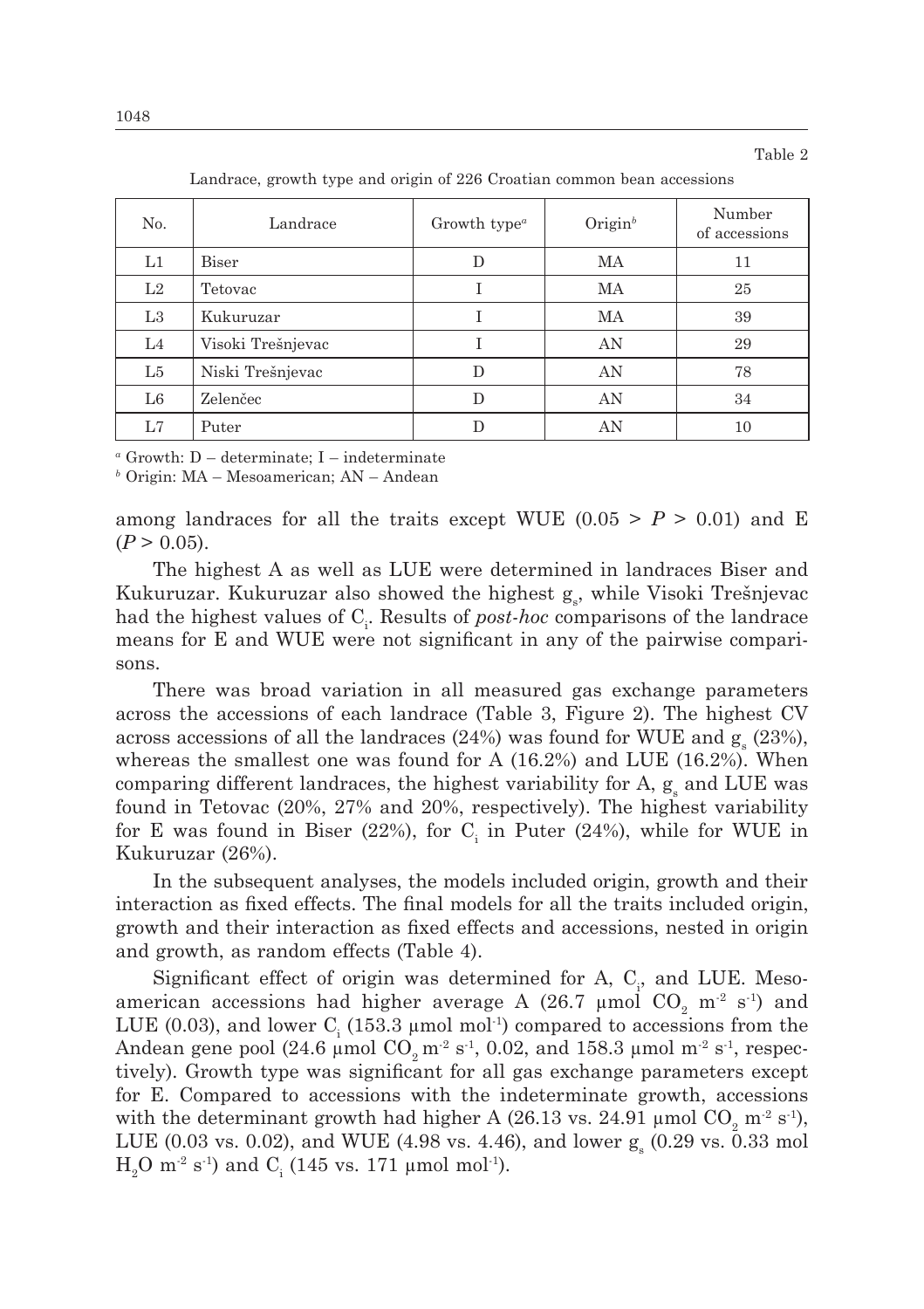Table 3

Means and coefficients of variation (CV) for gas exchange parameters in Croatian common bean landraces

Means and coefficients of variation (CV) for gas exchange parameters in Croatian common bean landraces

|                        |                      |                     |       |                |         |               |           |          |                                                                                                                                                                                                                          | Landraces |                                    |               |              |       |               |       |
|------------------------|----------------------|---------------------|-------|----------------|---------|---------------|-----------|----------|--------------------------------------------------------------------------------------------------------------------------------------------------------------------------------------------------------------------------|-----------|------------------------------------|---------------|--------------|-------|---------------|-------|
| Parameter <sup>a</sup> | Land $\frac{1}{2}$ . | ccess. <sup>c</sup> |       | Biser          | Tetovac |               | Kururuzar |          |                                                                                                                                                                                                                          |           | Visoki Trešnjevac Niski Trešnjevac |               | Zelenčec     |       | Puter         |       |
|                        |                      |                     | mean  | $\Im$          | mean    | $\mathcal{E}$ | mean      | $\infty$ | mean                                                                                                                                                                                                                     | S         | mean                               | $\mathcal{L}$ | mean         | $\Im$ | mean          | $\Im$ |
| ⋖                      | ***                  | ***                 | 28.1  | 14.3           | 25.2    | 20.3          | 26.9      | 13.1     | 22.3                                                                                                                                                                                                                     | 15.5      | 26.3                               | 14.6          | 24.0         | 13.6  | 26.1          | 17.0  |
|                        | ns                   | ***                 | 5.6   | 21.9           | 5.8     | 15.8          | 5.9       | 19.5     | 5.6                                                                                                                                                                                                                      | 20.1      | Б.                                 | 16.9          | 5.4          | 16.8  | $\frac{1}{5}$ | 18.0  |
| ت                      | $***$                | $***$               | 127.2 | 20.2           | 166.6   | 16.7          | 166.0     | 14.9     | 180.4                                                                                                                                                                                                                    | 19.0      | 144.6                              | 21.3          | 157.0        | 20.2  | 151.1         | 23.9  |
| ã                      | $***$                | $***$               | 0.29  | 21.0           | 0.320   | 26.8   0.350  |           | 22.1     | 0.310                                                                                                                                                                                                                    | 27.4      | 0.290                              |               | 16.5   0.270 | 17.1  | 0.290         | 20.4  |
| <b>LUE</b>             | ***                  | ***                 | 0.027 | 14.3           | 0.024   | 20.3          | 0.026     | 13.1     | 0.021                                                                                                                                                                                                                    | 15.5      | 0.025                              | 14.6          | 0.023        | 13.6  | 0.025         | 17.0  |
| <b>WUE</b>             | $\ast$               | ***                 | 5.160 | $\boxed{21.2}$ | 14.450  | 24.8          | 4.800     | 26.2     | 4.130                                                                                                                                                                                                                    | 23.9      | 4.940                              |               | 23.0   4.580 | 21.3  | 5.230         | 23.2  |
| tage avhanga naramat   |                      |                     |       |                |         |               |           |          | are: $\Delta$ $\equiv$ not photographetic rate: $\bar{R}$ $\equiv$ transmission rate: $C = \text{intess} C \cap \text{convex}_{\text{part}}$ and ratio $\bar{r}$ $\equiv$ $\pm \text{convat}_{\text{right}}$ conducts no |           |                                    |               |              |       |               |       |

*a* Gas exhange parameters: A – net photosynthetic rate; E – transpiration rate; C<sub>i</sub> – intercellular CO<sub>2</sub> concentration;  $g_s$  – stomatal conductance, stomatai conductance,  $\mu$  is the complementation,  $\mathbf{g}_s$ transpiration rate; U. " vas exnange parameters:  $A$  – net pnotosynthetic rate;  $B$  -<br>LUE – light use efficiency; WUE – water use efficiency; LUE – light use efficiency; WUE – water use efficiency;

<sup>b</sup> Significance of ANOVA *F*-test for landraces: ns – non-significant value; \*significant at  $P < 0.05$ ; \*\*significant at  $P < 0.01$ ; \*\*\*significant *b* Significance of ANOVA *F*-test for landraces: ns – non-significant value; \*significant at *P* < 0.05; \*\*significant at *P* < 0.01; \*\*\*significant at  $P < 0.001$ ; at  $P < 0.001$ ;

' Significance of ANOVA F-test for accessions (nested in landraces): as above *c* Significance of ANOVA *F*-test for accessions (nested in landraces): as above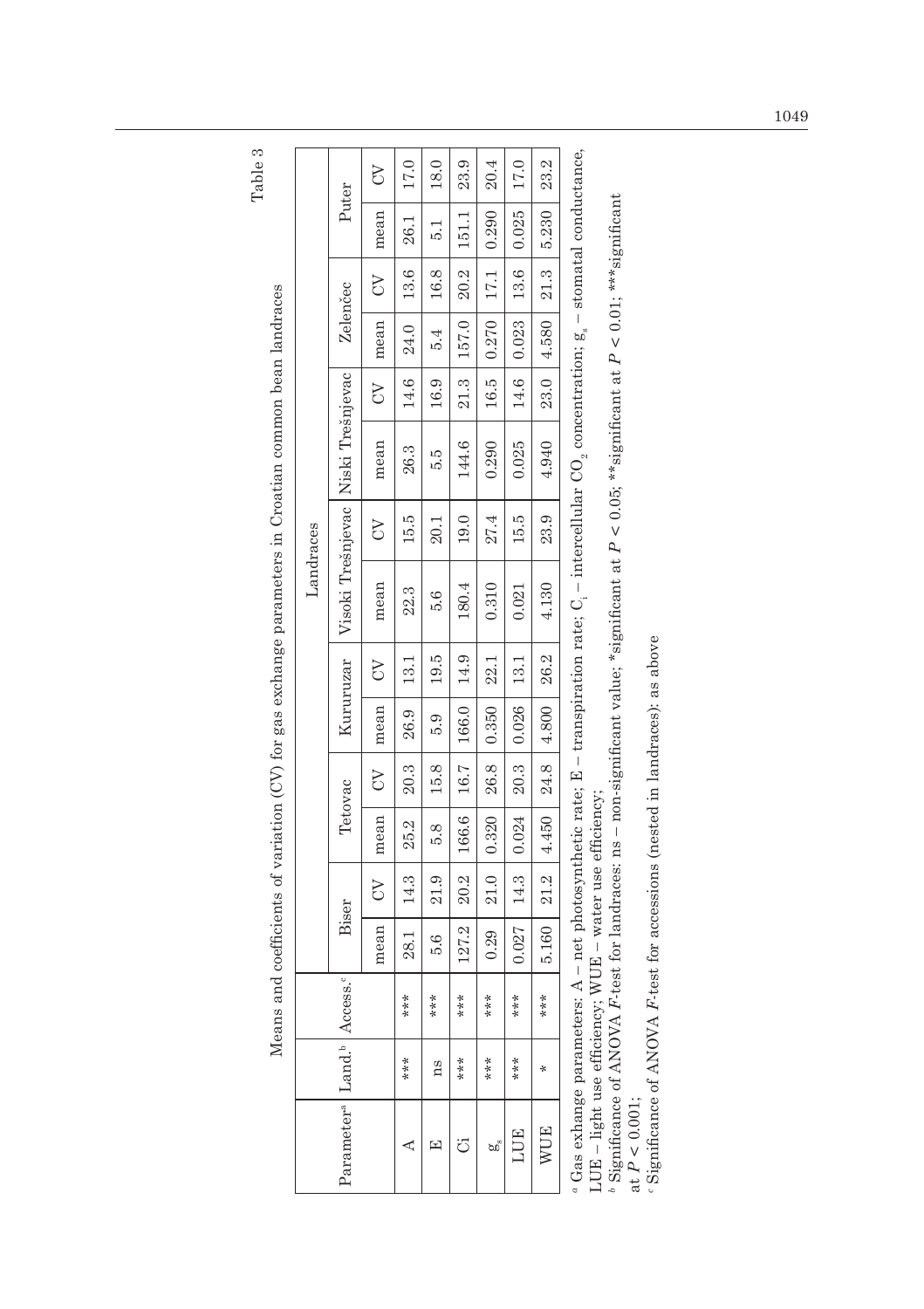

Fig. 2. Box-plots of gas exchange parameters in Croatian common bean landraces: L1 – Biser; L2 – Tetovac; L3 – Kukuruzar; L4 – Visoki Trešnjevac; L5 – Niski Trešnjevac; L6 – Zelenčec; L7 – Puter (the same letter indicates that the mean values are not significantly different among landraces at *P* > 0.05), A – net photosynthetic rate, E – transpiration rate,  $g_s$  – stomatal conductance,  $C_i$  – intercellular  $CO_2$  concentration,  $LUE$  – light use efficiency, WUE – water use efficiency

Variance components were estimated to assess the amount of variation for dependent variables associated with random effects (Figure 3). The highest percent of the total variance for all gas exchange parameters could be attributed to differences among accessions. In addition, significant percentage of the total variance for A (9%),  $C_i$  (30%),  $g_s$  (10%) LUE (9%), and WUE (8%) could be attributed to the growth type, and for A (16%)  $C_i$  (7%), and LUE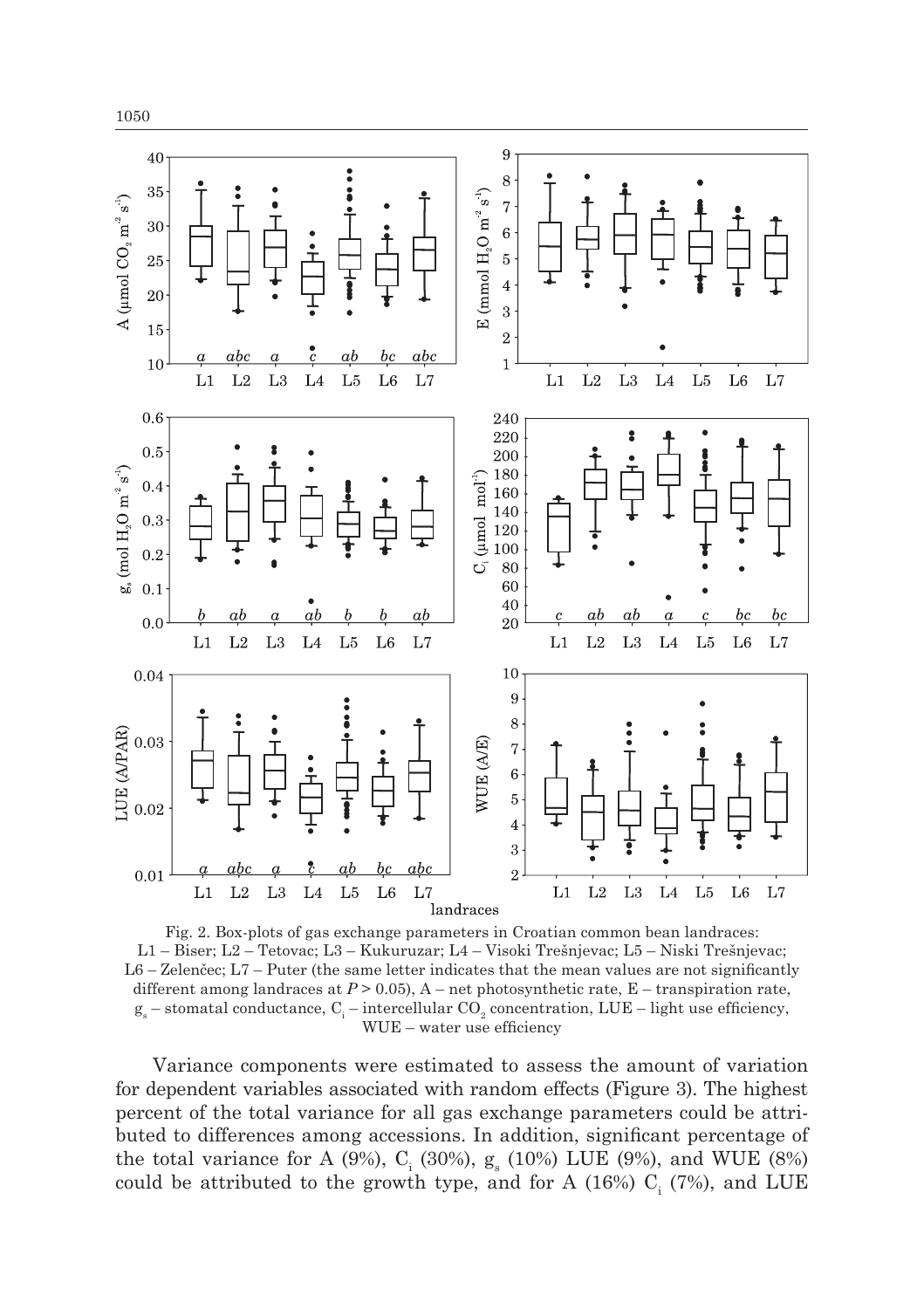1051 Table 4

|                                   | $df^a$ | Gas exchange parameters <sup>b</sup> |     |             |     |     |     |  |
|-----------------------------------|--------|--------------------------------------|-----|-------------|-----|-----|-----|--|
| Source of variability             |        | A                                    | E   | $g_{\rm s}$ | C.  | LUE | WUE |  |
| Origin                            |        | ***                                  | ns  | ns          | **  | *** | ns  |  |
| Growth                            |        | ***                                  | ns  | **          | *** | *** | **  |  |
| Origin x growth                   |        | ns                                   | ns  | ns          | ns  | ns  | ns  |  |
| Acession (landrace origin growth) | 225    | ***                                  | *** | ***         | *** | *** | *** |  |

Analysis of variance for gas exchange parameters

*<sup>a</sup>* df – degrees of freedom

<sup>*b*</sup> gas exchange paramters: A – net photosynthetic rate, E – transpiration rate,  $g_s$  – stomatal conductance,  $C_i$  – intercellular  $CO_2$  concentration, LUE – light use efficiency, WUE – water use efficiency, ns – non-significant value, \* significant at  $P < 0.05$ ; \*\* significant at  $P < 0.01$ ; \*\*\* significant at *P* < 0.001



![](_page_8_Figure_6.jpeg)

(16%) to the origin. With the origin having greater effect on the A and LUE, whereas the growth type had greater effect on  $g_s$ ,  $C_i$  and WUE (Figure 3).

The biplot constructed by the first two axes of principal component analysis showed the relationships among origin (Mesoamerican vs. Andean) and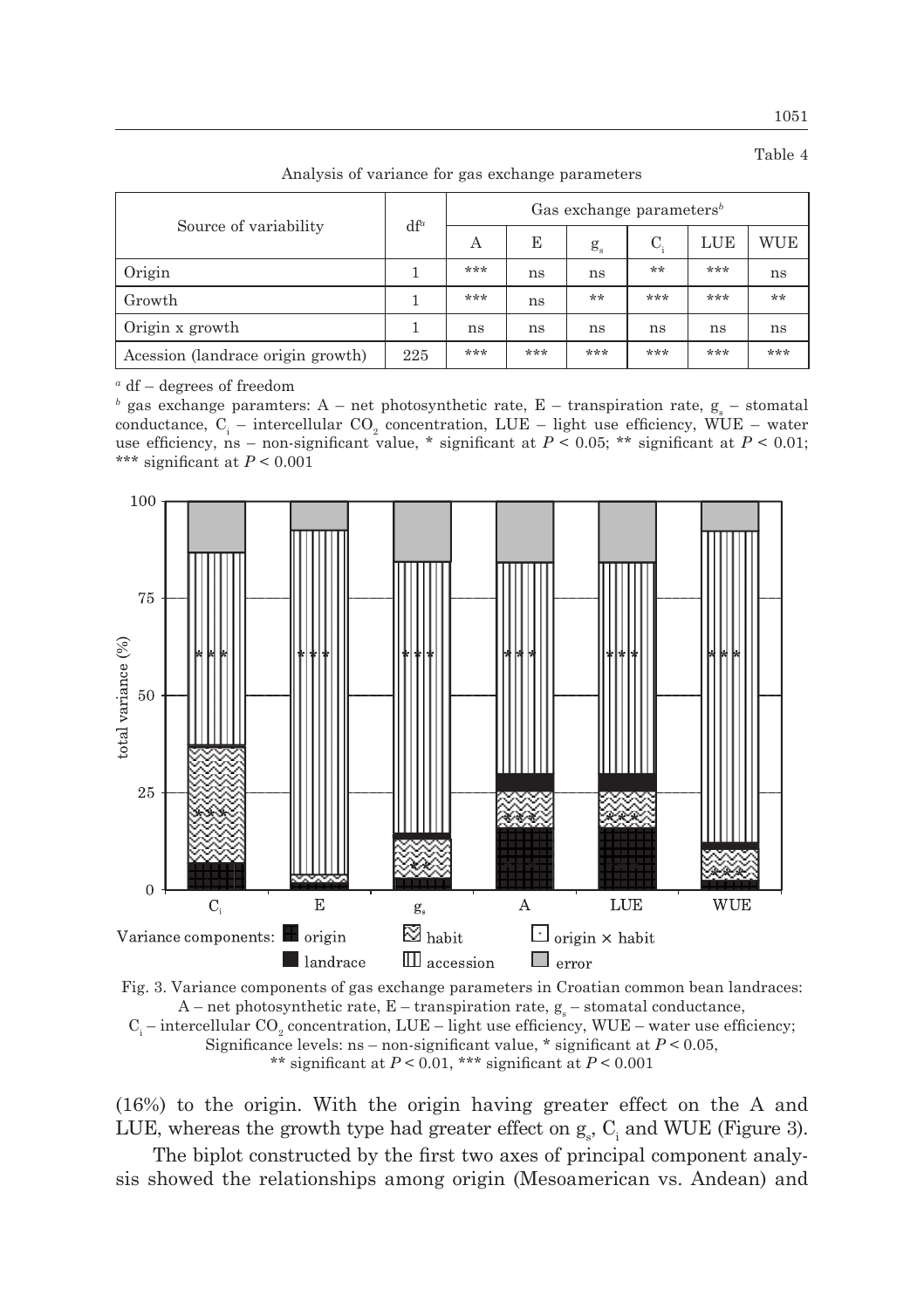growth (determinate vs. indeterminate) of the accessions and the values of the four quantitative gas exchange parameters shown as vectors (Figure 4). First two principal components had the eigenvalue higher than 1, jointly explaining 78% of the total variation. A strong positive correlation  $(r = 0.66)$ was observed between the first principal component (PC1) and A, separating accessions according to their origin. The second principal component (PC2) was strongly correlated with  $C_i (r = 0.77)$ , separating accessions according to their growth type.

![](_page_9_Figure_1.jpeg)

Fig. 4. Principal component analysis of Croatian common bean accessions based on four gas exchange parameters shown as vectors. Accessions were designated according to their origin (Mesoamerican vs. Andean) and growth (determinate vs. indeterminate)

# **DISCUSSION**

Common bean germplasm is genetically diverse and includes a high number of different landraces (GEPTS 1998). As it is true for several physiological traits such as phosphorus efficiency (BEEBE et al. 1997), drought tolerance (WENTWORTH et al. 2006), salinity tolerance (DASGAN, Koc 2009), considerable variability could also be found in gas exchange parameters. Wherein the highest variability among all landraces was found for WUE and  $g_s$ , and lowest for A and LUE.

Gas exchange parameters are highly influenced by environmental condi-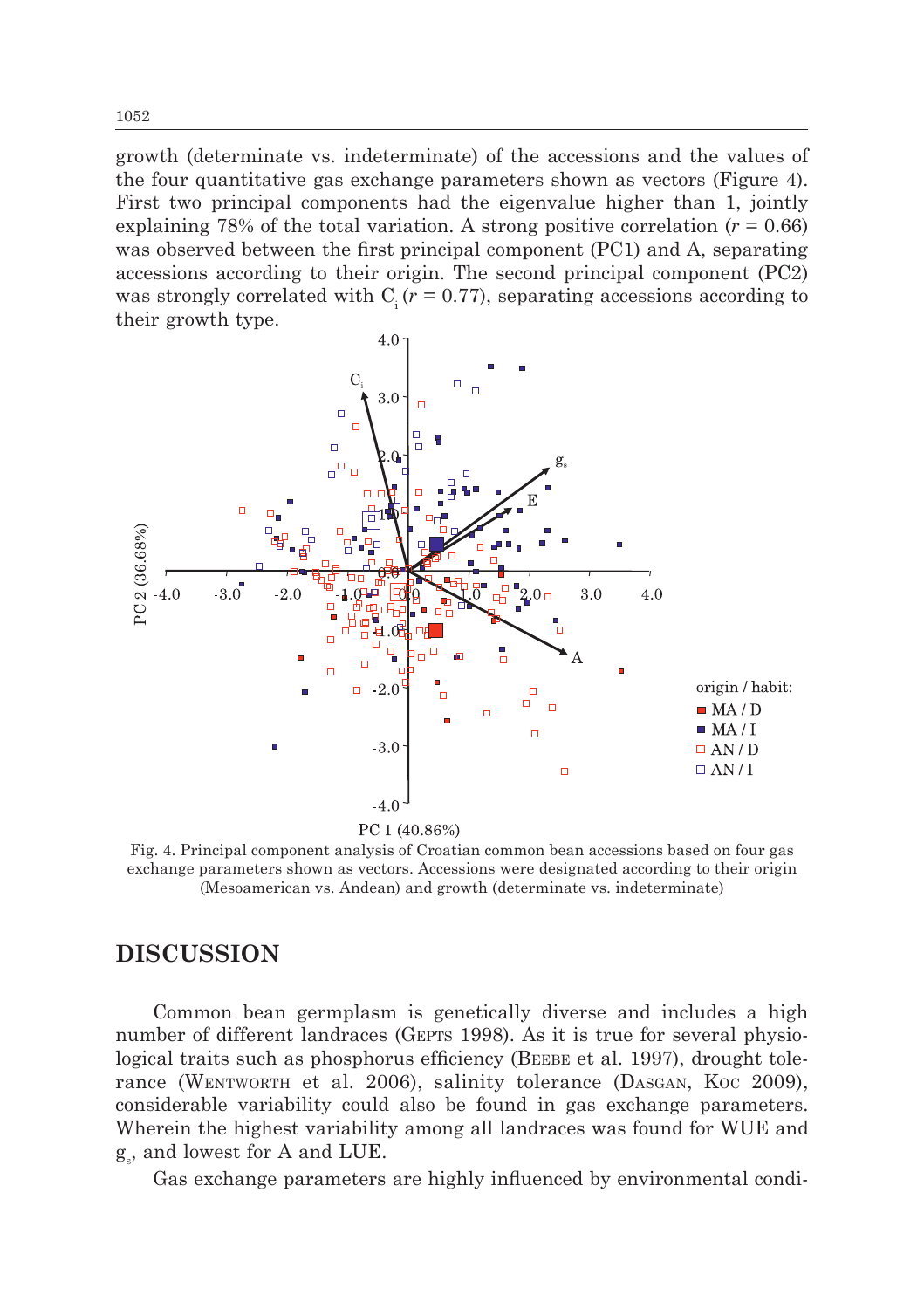tions, thus during the measurements special care was given to the uniformity of environmental conditions, especially to  $VPD_{\text{leaf-to-air}}$  and leaf temperature. In addition, a high number of accessions representing each landrace, and even a higher number when we consider differences between different growth type (133 with determinate and 93 with indeterminate growth) or origin (151 of the Andean and 75 of the Mesoamerican gene pool), grown under the same environmental conditions for sufficient time to show steady physiological behaviour, allow us to address differences in gas exchange parameters to genotypic differences among the studied common bean accessions. Moreover, the measured values of gas exchange parameters are comparable to those obtained in other research conducted in growing chambers (Wentworth et al. 2006) or greenhouses (Lobato et al. 2010), suggesting favourable environmental conditions on the field during the plant growing season.

Analysis of variance indicates differences in the measured gas exchange parameters between the different growth types and different origins. Possible explanation of the higher  $g_s$  and consequently higher  $C_i$  found in indeterminate accessions compared to determinate ones could be the differences in their ontogeny and senescence (Lewis et al. 2002) and related higher cytokinin and auxin activity in indeterminate accessions. Several studies have reported a positive effect of low cytokinin (Pospíšilová et al. 2001, 2005) and auxin (Eamus 1986) concentrations on the stomatal opening in common bean. This explanation is supported by the non-significant differences in  $g_s$  between accessions of different origin and by the results of variance component analysis, which show that significant variation in  $g_s$ ,  $C_i$  and WUE is related to differences in the growth type, and that a high percentage of variability in these traits could be attributed to different growth types.

Although there were significant differences in  $g_s$  between accessions with different growth types, there were no significant differences in E, suggesting that plants were well watered and that stomatal aperture was sufficient to support maximal E. Despite lower  $g_s$  and  $C_i$ , accessions with the determinant growth had higher A, LUE and WUE. Higher LUE and WUE of determinant accessions are caused by significantly higher A found in determinate accessions compared to accessions with the indeterminate growth. Similarly, higher A, and LUE, and lower Ci was found in the Mesoamerican compared to Andean origin. In addition, higher percentage of the total variability in A and LUE could be addressed to different origin. Significantly higher A and lower  $g_s$  and  $C_i$  in determinant compared to indeterminate accessions, as well as significantly higher A and lower  $C<sub>i</sub>$  in the Mesoamerican compared to Andean accessions, without differences in  $g_s$  between accessions of different origin, indicate a possible difference in their photochemical efficiency. Similar results were obtained by RIBEIRO et al. (2004), who reported a drop in A without changes in  $g_s$  when genotypes had been transferred from controlled to natural conditions. However, in one genotype they reported a simultaneous drop in  $g_s$  and A. These authors concluded that bean cultivars showed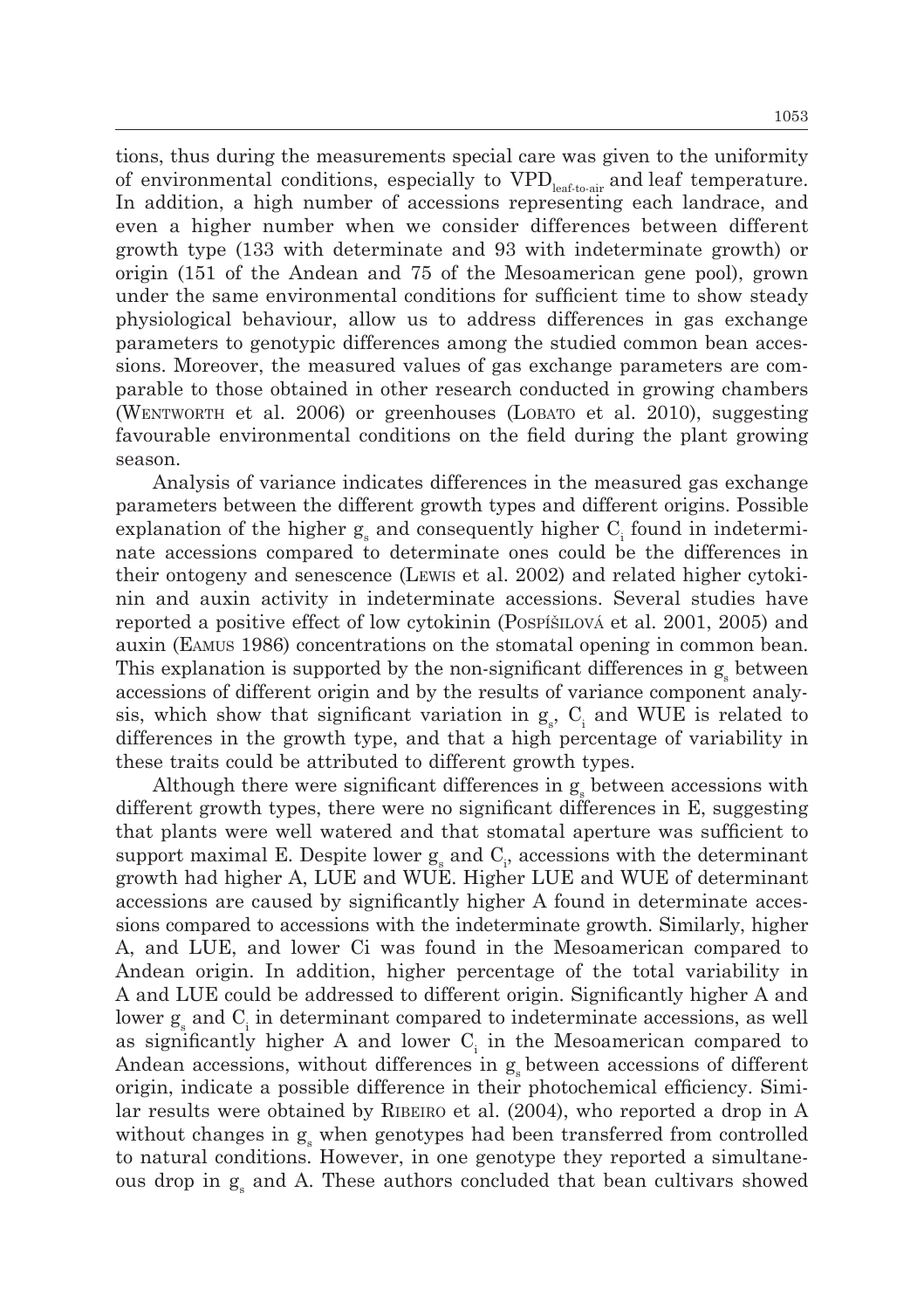different physiological responses when submitted to the same environmental changes. The differences in photosynthetic capacities may be caused by differences in the Rubisco carboxylation capacity, improved regeneration rates of  $\mathrm{CO}_2$  acceptor molecule (ribulose bisphosphate), higher rates of the catalysis of carboxylation (Long et al. 2006) or a different number of mesophyll cells per unit surface leaf area (Nobel 1999) including different leaf acclimation plasticity (WENTWORTH et al. 2006).

Results of the PCA analysis showed that the first principal component was correlated with A separating accessions according to the origin, and the second one was highly correlated with  $C_i$ , separating accessions according to growth. Vectors of A and  $C<sub>i</sub>$  were pointed in opposite directions. These results indicate that despite the difference in  $g_s$ , accessions with higher A had lower C<sub>1</sub>, indicating possibly higher rates of carboxylation per active site on the enzyme and/or higher regeneration capacity of RuPB in the Calvin cycle (Long et al. 2006) or possible differences in the thickness of leaf mesophyll. The latter could be a reasonable explanation at least for the differences found between accessions with different growth types. Namely, leaf development is highly controlled by signals perceived by mature leaves and transduced to newly developing leaves (Yano, Terashima 2004). Therefore, it is possible that different environmental stimuli such as the quantity and quality of light spectra, temperature, relative humidity, etc., which are different under canopies of plants with determinate and indeterminate growth, change the leaf morphology and consequently change the leaf photosynthetically capacity.

# **CONCLUSIONS**

Results of this research showed high variability of gas exchange parameters among Croatian common bean landraces. In addition, the relationship between origin and/or growth type with different gas exchange parameters was found. Further experiments should be conducted to reveal the photochemical or morphological background of the relationship between a higher net photosynthetic rate found in the Mesoamerican and determinant accessions, as well as to check the effect of higher photosynthetic rates on the yield production.

### **REFERENCES**

AOAC 2015. *Officinal Method of Analysis of AOAC International*. Gaithersburg, Maryland, USA.

Beebe S., Lynch J.P., Galway N.W., Tohme J., Ochoa I. 1997. *A geographical approach to identify*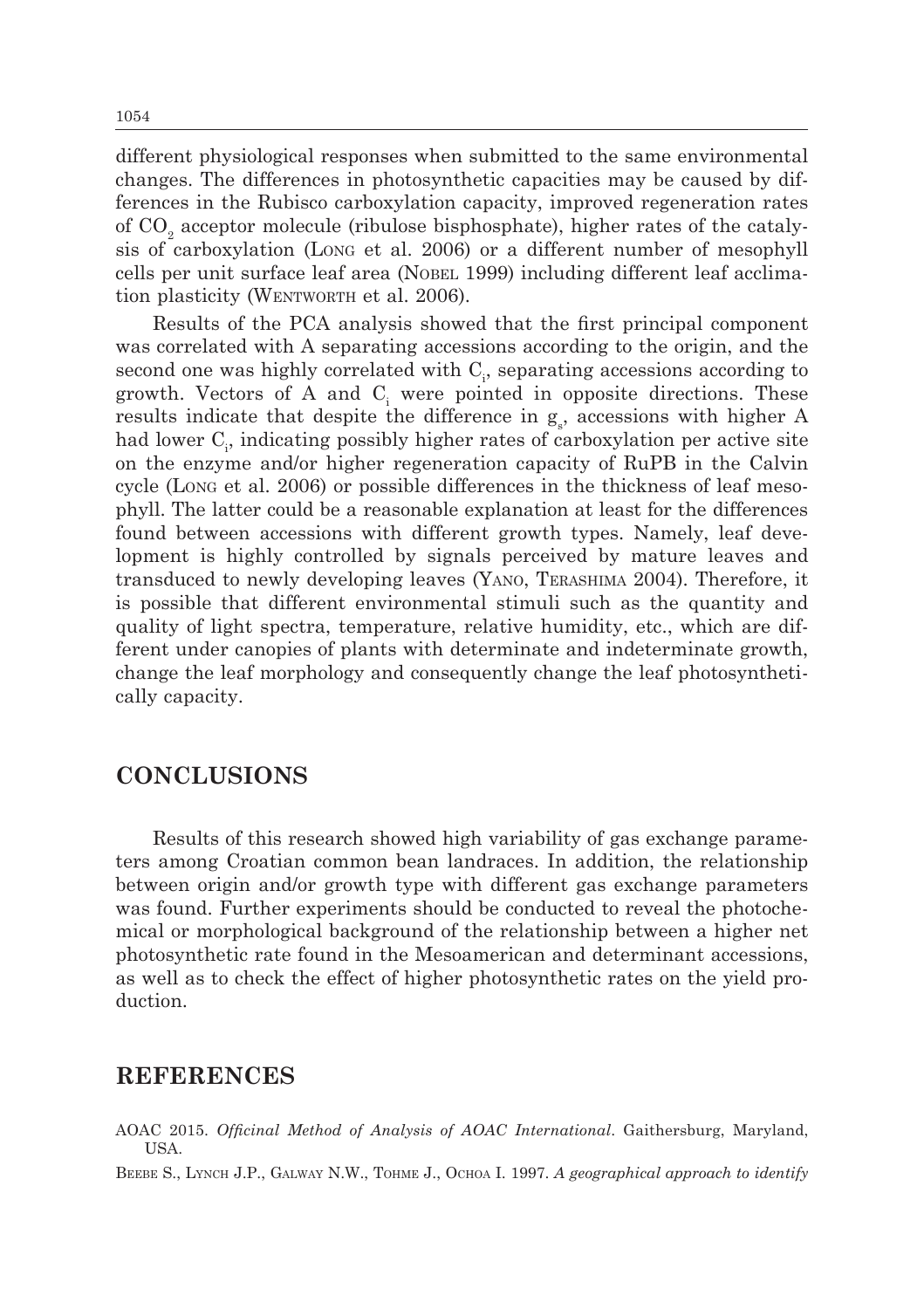*phosphorus efficient genotypes among landraces and wild ancestors of common bean*. Euphytica, 95:325-336. DOI: https://dx.doi.org/10.1023/A:1003008617829

- Borrás L., Slafer G.A., Otegui M.E. 2004. *Seed dry weight response to source-sink manipulations in wheat, maize and soybean: a quantitative reappraisal.* Field Crop Res., 86: 131-146. DOI: 10.1016/j.fcr.2003.08.002
- Broughton W.J., Hernandez G., Blair M., Beebe S., Gepts P., Vanderleyden J. 2003. *Beans (Phaseolus spp.) – model food legumes*. Plant Soil, 252: 55-128. DOI: 10.1023/A:1024146510611.pdf
- Carović-Stanko K., Liber Z., Vidak M., Barešić A., Grdiša M., Lazarević B., Šatović Z. 2017. *Genetic diversity of Croatian common bean landraces.* Front Plant Sci., 8: 604. DOI: 10.3389/ fpls.2017.00604
- Dasagn H.Y., Koc S. 2009. *Evaluation of salt tolerance in common bean genotypes by ion regulation and searching for screening parameters*. J Food Agric Environ., 7: 363-372
- Eamus D. 1986. *Further evidence in support of an interactive model in stomatal control.* J Exp Bot., 37: 657-665. DOI: https://doi.org/10.1093/jxb/37.5.657
- Food and Agriculture Organization of the United Nation (FAOSTAT). http://www.fao.org/ faostat/en/#data
- Gepts P. 1998. *Origin and evolution of common bean: past events and recent trends.* Hort Science, 33: 1124-1130.
- IUSS Working Group WRB. 2014. World Reference Base for Soil Resources 2014. *International soil classification system for naming soils and creating legends for soil maps*. World Soil Resources Reports No. 106, FAO, Rome.
- Lewis J.D., Wang X.Z., Griffin K.L., Tissue DT. 2002. *Effects of age and ontogeny on photosynthetic responses of a determinate annual plant to elevated CO<sup>2</sup> concentrations.* Plant Cell Environ., 25: 359-368. DOI: 10.1046/j.0016-8025.2001.00815.x
- Lobato A.K.S., Goncalves-Vidigal M.C., Vidigal Filho P.S., Andrade C.A.B., Kvitschal M.V., Bonato C.M. 2010. *Relationships between leaf pigments and photosynthesis in common bean plants infected by anthracnose.* New Zeal J Crop Hort., 38: 29-37. DOI: http://dx.doi. org/10.1080/01140671003619308
- Long S.P., Zhu X.G., Naidu S.L., Ort D.R. 2006. *Can improvement in photosynthesis increase crop yields?* Plant Cell Environ., 29: 315-330. DOI: 10.1111/j.1365-3040.2005.01493.x
- McCree K.J. 1986. *Measuring the whole-plant daily carbon balance.* Photosynthetica, 20: 82-93.
- Nobel P.S. 1999. *Physicochemical and environmental plant physiology*. New York, Academic, pp. 474
- Paul P.S., Foyer C.H. 2001. *Sink regulation of photosynthesis.* J Exp Bot., 52: 1383-1400. https://doi.org/10.1093/jexbot/52.360.1383
- Piergiovanni A.R., Lioi L. 2010. *Italian common bean landraces: history, genetic diversity and seed quality.* Diversity, 2: 837-862. DOI: 10.3390/d2060837
- Pospíšilová J., Rulcová J., Vomáčka L. 2001. *Effect of benzyladenine and hydroxybenzyladenosine on gas exchange of bean and sugar beet leaves.* Biol Plant, 44: 523-528.
- Pospíšilová J., Vágner M., Malbeck J., Trávníčková A., Baťková P. 2005. *Interactions between abscisic acid and cytokinins during water stress and subsequent rehydration.* Biol Plant, 49(4): 533-540.
- Ribeiro R.V., Santos M.G., Souza G.M., Machado E.C., Oliveira R.F., Angelocci L.R., Pimentel. C. 2004. *Environmental effects on photosynthetic capacity of bean genotypes.* Pesqui Agropecu Bras. 39(7): 615-623. DOI: http://dx.doi.org/10.1590/S0100-204X2004000700001
- Rodiño A.P., Monteagudo A.B., De Ron A.M., Santalla M. 2009. *Ancestral landraces of common bean from the south of Europe and their agronomical value for breeding programs.* Crop Sci., 49: 2087-2099. DOI: 10.2135/cropsci2008.07.0427
- SAS Institute Inc. 2011. *Base SAS® 9.3 Procedures Guide.* SAS Institute Inc., Cary, NC.